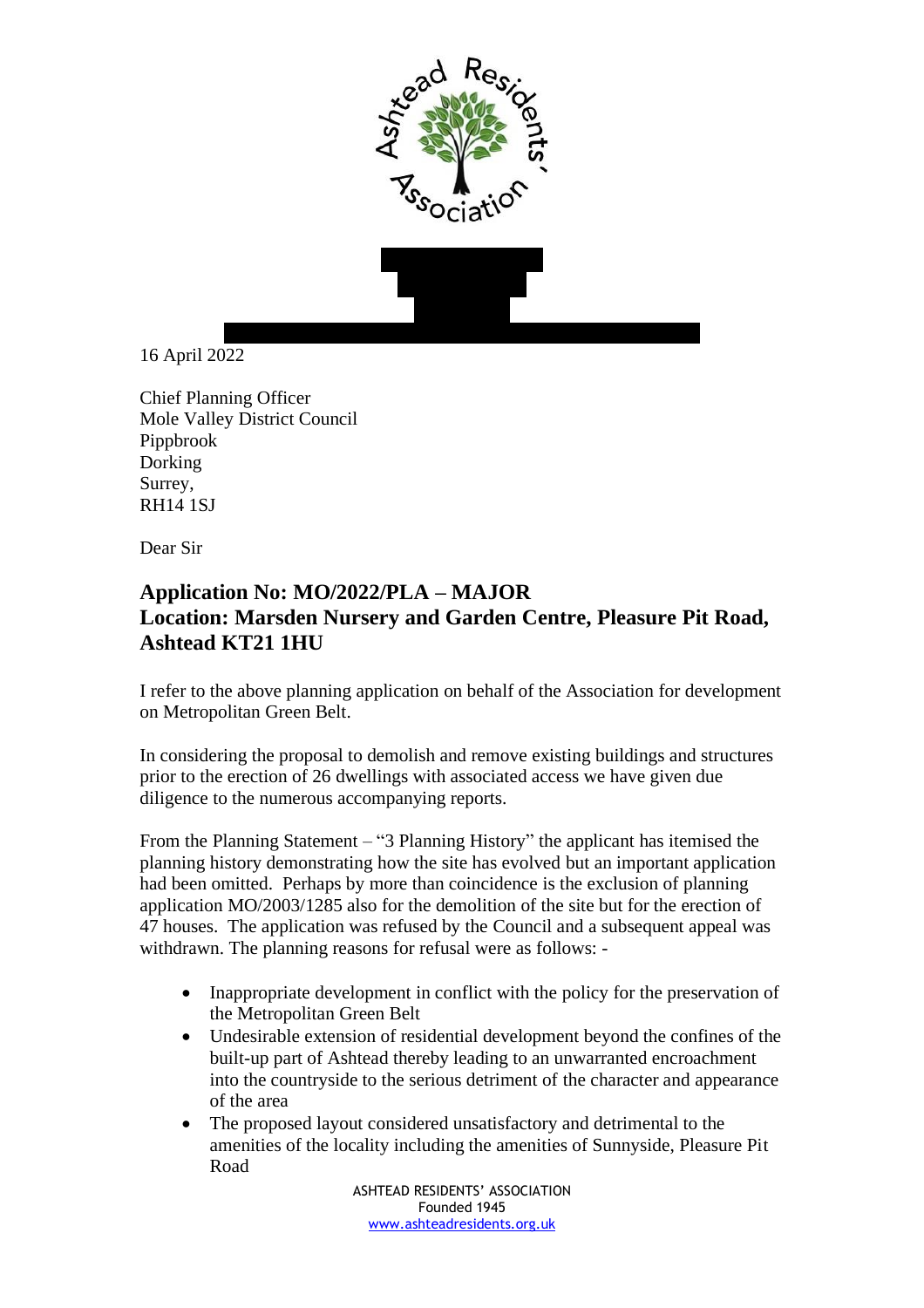• The site is an unsustainable location where there is limited opportunity for using public transport and where there is sporadic street lighting and footway provision resulting in no alternative modes of transport other than the motor car

In reality nothing has changed.

Furthermore, planning application MO/2006/0524 to erect a substantial contemporary single dwelling on the site was refused and dismissed on appeal citing primarily development on the Green Belt.

The site consists of 1.23 hectares within the Green Belts which adjoins The Woodcote Stud on the northern boundary and the Green Belt extends further towards Epsom Downs and represents a broad band, deliberately established to limit urban sprawl between Ashtead and Epsom. However, the Planning Statement describes the site as Brownfield that has come about due to the site being expanded with semi-agricultural structures for which planning approval has been granted with use as a garden nursery. However, there is no justification for reclassification. The site must remain classified as Green Belt since it is additionally in place to protect Ashtead House, listed Grade 2, located within the Ashtead Park Conservation Area and backing on to the site.

It is possible the Planning Application is in response to the Mole Valley Local Plan. The Draft proposal – Marsden Nursery site reference SAO4 was allocated to provide potentially 20 dwellings within the Regulation 18 draft, but subsequently withdrawn from the updated Regulation 19 draft due to a decrease in the allocated supply. The reduction has been justified by a lesser number of dwellings to protect the character of the district and vast areas designated as Green Belt and Areas of Outstanding Natural Beauty.

The proposed development represents density of 22 dwellings per hectare with the larger detached houses on the eastern boundary being low density and the smaller two- and three-bedroom semi-detached houses described as medium density. Such scale is out of character with dwellings in the immediate locality of Ashtead and The Ridge and RAC Estate, off Wilmerhatch Lane, located in Epsom & Ewell BC. The surrounding area is represented by dwellings erected on substantial plots distanced from each other which is contrary to the cramped form of overdevelopment proposed for the site of the Marsden Nursery.

Whilst we do not have the qualifications to necessarily challenge the composition of the Ecological Reports/Assessments we are surprised that conveniently there is no evidence of badgers. However, they are known to roam the open spaces adjoining the site with evidence sadly found on the roadside. We do note the reference to bats and the protection afforded to them.

As mentioned above, with reference to the previous planning application for residential development, there remains a limited service of public transport. The only bus route is the E5 from Epsom to Langley Vale. It operates an irregular timetable of between every two and three hours from 8.20 am to 16.45 pm Monday to Saturday with no service on Sundays and Bank Holidays. The applicant refers additionally to a